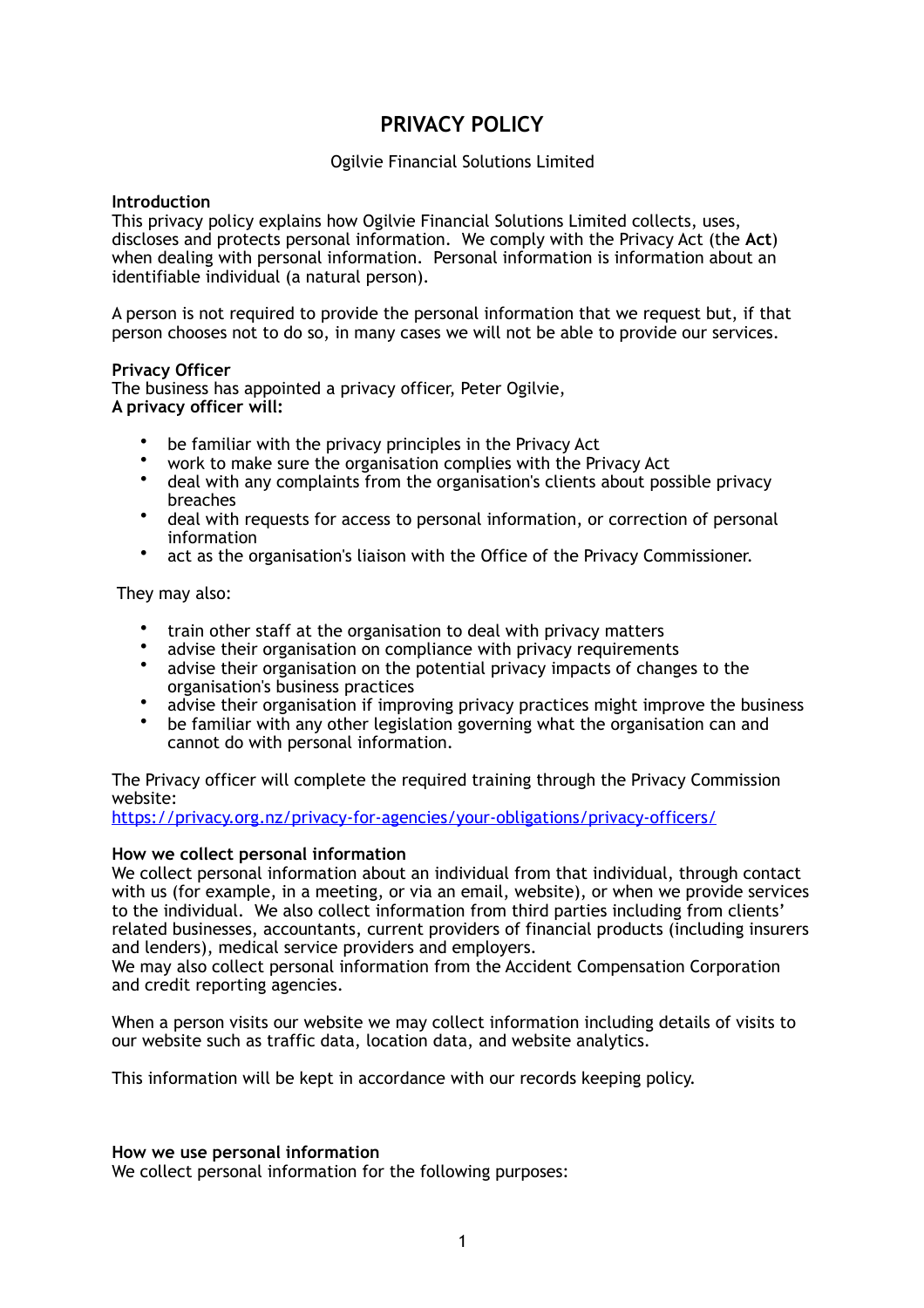- to provide and market our services (and to assist in improving our services);
- to respond to communications from a client;<br>• to make contact with a client in the future a
- to make contact with a client in the future about matters we believe will be of interest;
- in connection with defending, protecting and/or enforcing our legal rights and interests including defending a complaint, claim or other action;
- to conduct research and statistical analysis (on an anonymised basis);
- to undertake credit checks on clients (if necessary);
- to comply with our obligations at law and to support us to engage with relevant regulators;
- for any other purpose authorised by our client or the Act.

## **Who we disclose personal information to;-**

We may disclose a client's personal information to:

- any business that supports provision of our services (including related companies, information technology service providers, lawyers, accountants);
- financial product providers in connection with assisting clients to apply for financial products and services, administer financial products and services, make claims under financial products, renew, vary, replace or exit/end financial products or services;
- third parties noted above in order to obtain relevant required information;
- regulatory bodies including the Financial Markets Authority (whether or not required by law);
- lawyers and other professionals, and our insurers (and their advisers), in connection with defending, protecting and/or enforcing our legal rights & interests;
- debt collection agencies;
- any other person authorised by the Act or another law.

A business that supports provision of our services may be located outside New Zealand. This may mean that personal information is held and processed outside New Zealand.

## **How we protect personal information**

We will take steps that are reasonable in the circumstances to keep personal information safe from loss and from unauthorised access, use, modification or disclosure.

We have the following polices in place to ensure information is kept securely:

- Records Keeping
- Information technology, data and security.

## **Accessing and correcting personal information**

Subject to certain grounds for refusal set out in the Act, an individual whose information we hold has the right to access personal information that we hold and about that individual and to request a correction to that personal information. The Privacy Officer will be contacted.

## **Internet use**

While we take reasonable steps to maintain secure internet connections, if a person provides us with personal information over the internet, the provision of that information is at the provider's own risk.

If a person follows a link on our website to another site, the owner of that site will have its own privacy policy relating to your personal information. We recommend that the site's privacy policy is reviewed before any personal information is provided.

## **Updates**

We may change this policy by uploading a revised policy onto our website. The change will apply from the date that we upload the revised policy.

# **Training**